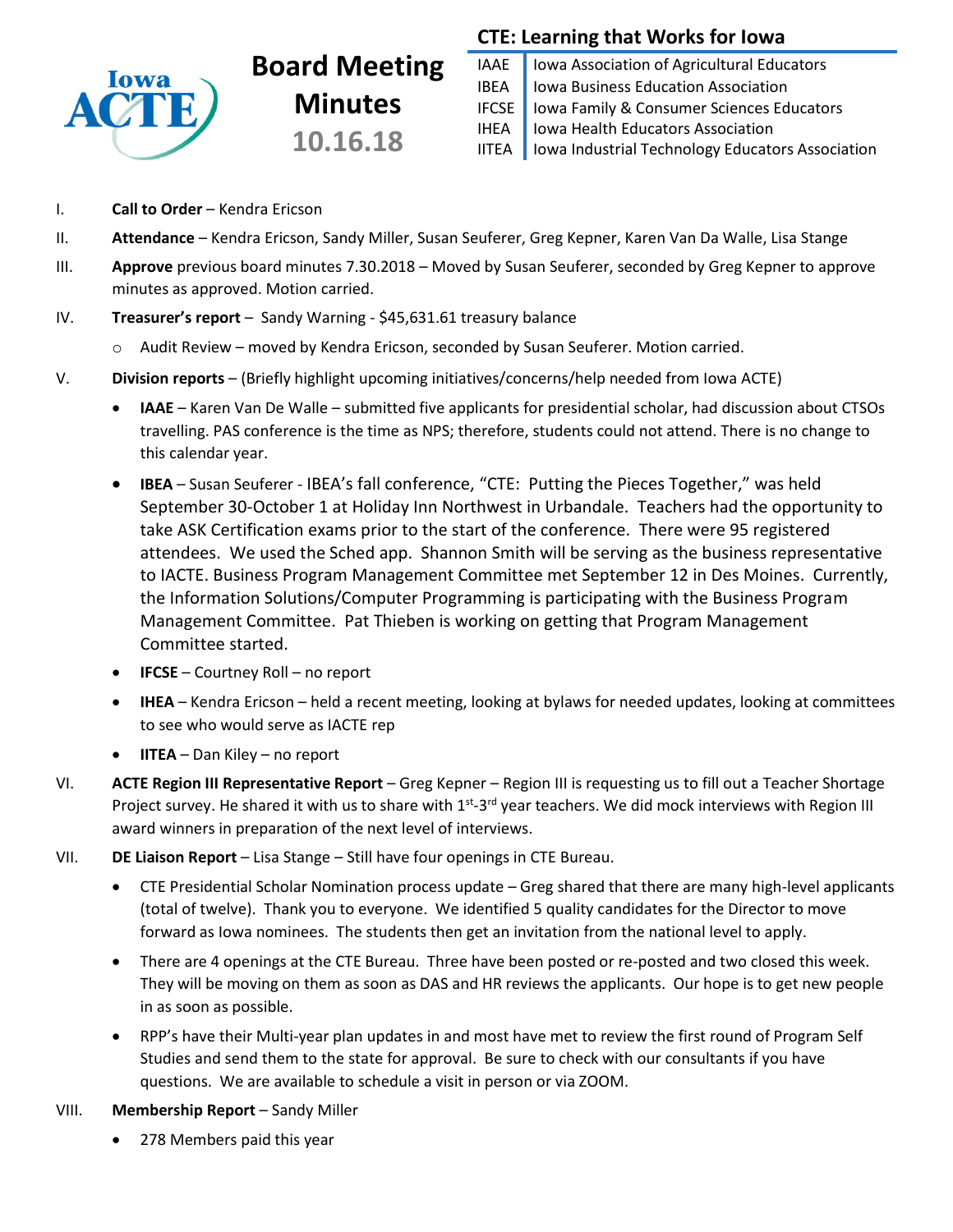- Need membership information of members and payment for 2018-2019 from IFCSE & IAAE.
- IX. **Executive Director Report** Sandy M attached
	- QAS The Iowa Region III report has been submitted by Sandy Miller.

# **X. Program of Work 2018-2019**

# **Member Value and Engagement**

- o Iowa ACTE Conference follow-up Kendra, Sandy W., Sandy M.
	- Survey results and financials Sandy Warning Total income \$22,877; total expenses \$9,760; profit \$15,53. 31% of registrants paid via PayPal.
	- $\triangleright$  Keynote Katherine Leggett, Future Ready Iowa
	- $\triangleright$  ACTE attendee Alisha Hyslop heard many positive comments
	- $\triangleright$  Registrations 156 registered
	- $\triangleright$  Exhibitors \$2,915.00
	- $\triangleright$  Non-profit Exhibitors
	- Next year Conference Date Tuesday, September 17, 2019
- $\circ$  2<sup>nd</sup> Vice President Election results Greg reported that the online vote elected Susan Seuferer.

# **Professional and Leadership Development**

- o Duties of IACTE Representatives –sample revised from IAAE Lisa Stange & Sandy W Sandy has updated the schedule of events, but hasn't gotten together with Lisa. Tabled for future meeting.
- o Career Tech VISION , November 28 Dec 1
	- $\triangleright$  Voting Delegates Kendra, Greg, and Susan, alternate Sandy M.
	- $\triangleright$  Leadership Breakfast Pradeep, Lisa, Susan, Greg, Kendra, Sandy M.
- o Discounted rates end October 26

# **Advocacy and Awareness**

Set up prior to exhibit times listed.

- o Iowa School Counselor Association (ISCA) Conference Monday and Tuesday, November 5-6, 2018 Prairie Meadows Conference Center, Altoona, Exhibit times Monday, November 5, 8:00 a.m.-3:30 p.m. (Ag, Ind Tech & Bus); Tuesday, November 6, 8:00 a.m.-Noon (Bus)
- o Iowa Association of School Boards Conference (IASB) Wed, November 14, 3:30-5:00 p.m. (2 Ag & Bus); Thursday, November 15, 9:00-2:00 p.m. (Ag & Ind Tech); Community Choice Credit Union Convention Center - Iowa Events Center, Des Moines
- o CTE Day at the Capitol Thursday, February 7, 2019, 9:00 a.m.-3:00 p.m., All four Wings of Rotunda; , 7 teachers have committed
- o Media Tour Lisa, Greg, Kendra, Karen, Sandy M committee will meet in November.
- o National Policy Seminar, March 25-27, 2019 Kent Seuferer
	- > HOSA, TSA, FFA, FBLA

# **Strategic Partnerships**

o ACTE Quality Association Standards Application – Greg and Sandy M

# **Innovation**

- o Twitter Account has been established "Iowa ACTE" –Sandy M
- XI. **Other Business** Bylaws reading of Articles I V.